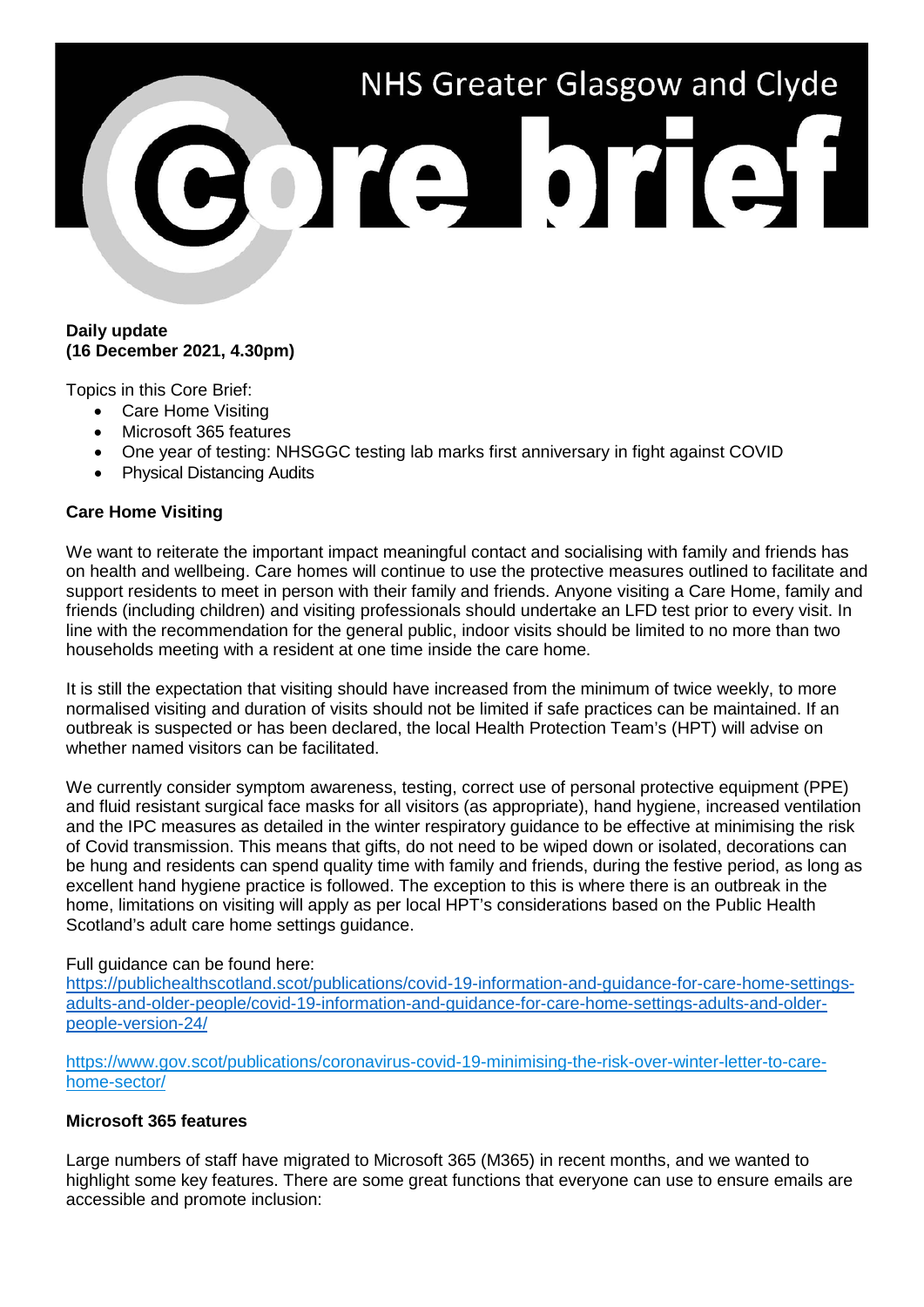- Type font Arial, size 14 (or 12 as a minimum), is recommended for everyone as the most accessible format for written communication. To change this for all email composition, go to Settings - Email – Compose and Reply
- Using the Accessibility menu, in Settings at the top right of the screen, you can select to ask senders to ensure content sent is in an accessible format
- The Immersive Reader is the built-in tool of M365 to help improve some aspects of accessibility e.g. line spacing, hear the text read out loud, focus on just a few lines at a time, translate to another language. To access, highlight the text, right click and select 'Open Selection in Immersive Reader'

(Please note the Immersive Reader tool is only available to use with Outlook emails, Word and 'posts' in Teams - access via the Web version of M365, not the Desktop app)

Use the Settings function to change the way in which the information on screen is viewed, including contrast options, Focused Inbox view and changing the Display Density (which changes the number of emails seen in a list).

For further information on utilising various accessibility functions to support in the areas of Vision, Hearing, Neurodiversity, Learning, Mobility and Mental Health, click on the link: [Microsoft Office Accessibility | Microsoft Accessibility](https://www.microsoft.com/en-us/accessibility/microsoft-365?activetab=pivot_1:primaryr2)

Please note that information on the external webpage has not yet been customised for NHSScotland, but includes useful support links from Microsoft. Further content will be developed on this page so please check back for updates.

Also check out the NHSScotland M365 Champions Team to see hints, tips and troubleshooting issues. For further information and support within NHSGGC, please contact the eHealth helpdesk in the first instance.

# **One year of testing: NHSGGC testing lab marks first anniversary in fight against COVID**

NHSGGC Virology are marking 12 months since they joined in the fight against COVID.

The NHSScotland Regional Laboratory (West), situated within the Gartnavel Hospital Campus, has processed 1,344,368 samples in its first 12 months. The team are working hard ahead of an anticipated uptake in demand as a result of the emergence of the Omicron variant.

Since its commissioning last December, it has been working seven days a week, and by mid-January it was operating 24 hours a day Monday-Friday and 8am-8pm Saturday and Sunday, with the capability of switching to 24-7 testing if required.

The lab, which now has some 80 staff, processes an average of 32,000 samples a week.

Humza Yousaf MSP, Cabinet Secretary for Health and Social Care, said: "I would like to thank all the staff at the West COVID Testing Hub in NHS Greater Glasgow and Clyde for their vital work over the past year. We owe them a huge debt of gratitude for their commitment and dedication as they deal with rising numbers of cases as a result of Omicron.

"The importance of testing has never been more crucial in our efforts to keep levels of transmission under control and the role they play is vital in shaping our response to the pandemic."

*(staff pictured below)*